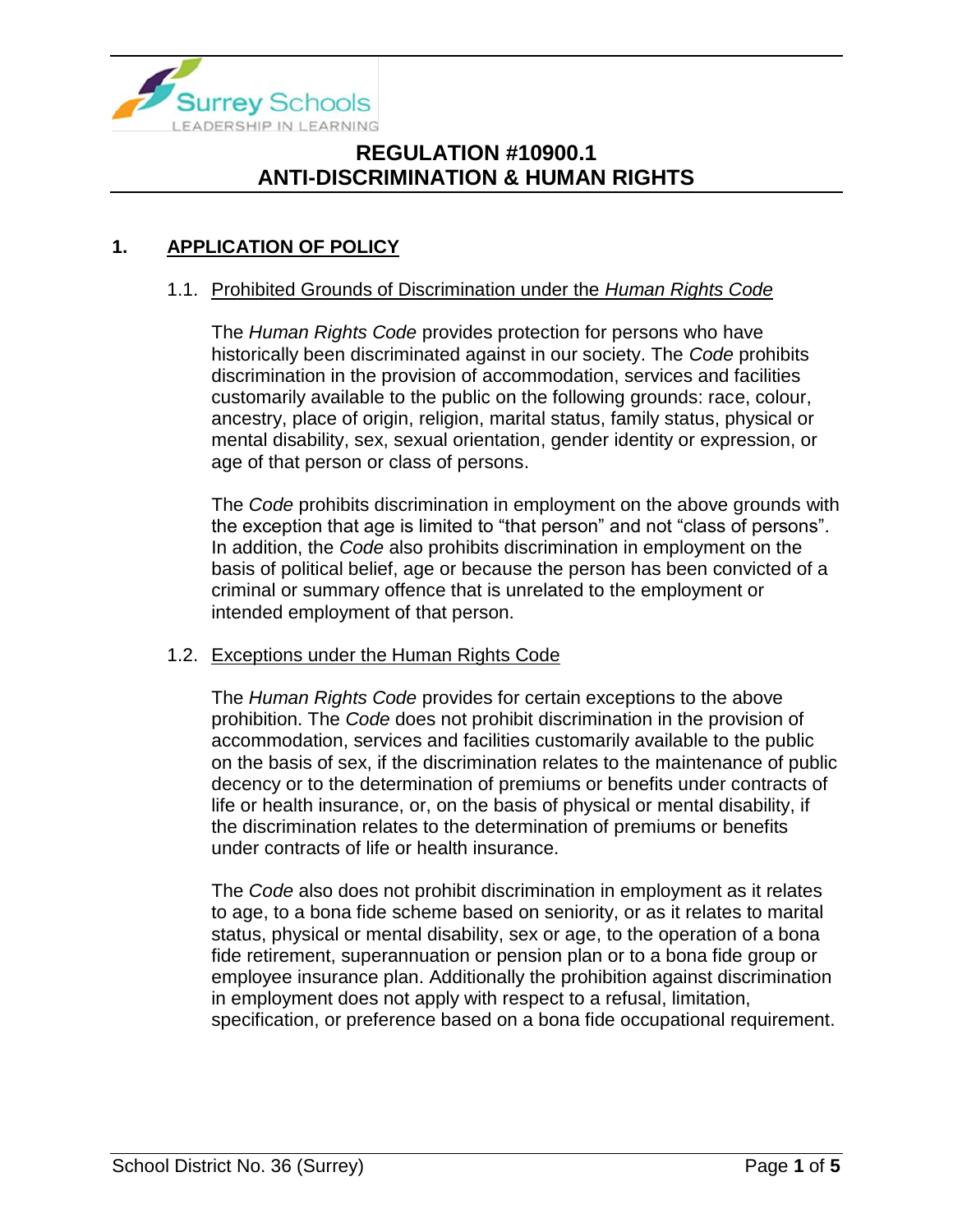

## **2. CONDUCT**

All students, employees, contractors, visitors, and other users of School District No. 36 (Surrey) facilities shall be required to conduct themselves in accordance with the Surrey Board of Education's commitment to non-discrimination and human rights as set out in Policy #10900 – *[Anti-Discrimination & Human Rights](https://www.surreyschools.ca/departments/SECT/PoliciesRegulations/section_10000/Documents/10900%20Policy.pdf)*. Conduct which is not consistent with this policy shall not be tolerated by the board. In order to ensure that the board's commitment to fostering and promoting non-discrimination and human rights is communicated effectively, the board shall ensure:

- 2.1. All facility users shall be informed of this policy.
- 2.2. All schools shall include in their school code of conduct clear statements and rules reflecting the board's commitment as expressed in [Policy #10900](https://www.surreyschools.ca/departments/SECT/PoliciesRegulations/section_10000/Documents/10900%20Policy.pdf) to non-discrimination and human rights.
- 2.3. Conduct consistent with this policy is considered to be a term and condition of employment for all staff.
- 2.4. Allegations of discrimination will be reported to the principal in the case of students, and to the immediate supervisor in the case of employees.

#### **3. PERSONNEL HIRING AND PROMOTION**

The board recognizes that sensitivity to human rights and non-discrimination is an important criterion in personnel selection and promotion decisions. As such, the board is committed to providing equal employment opportunities consistent with the *B.C. Human Rights Code*. The board also recognizes that promoting diversity in the hiring of its employees provides positive modelling for students and the community.

- 3.1. School district employees responsible for personnel selection shall be provided, where practicable, with training to enhance their sensitivity to human rights issues, including sensitivity to cross-cultural and multicultural hiring issues.
- 3.2. The school district is committed to ensuring that employees working with students are sensitive to human rights issues generally, and also have the cross-cultural skills necessary to effectively assist students with their educational programs and employment opportunities.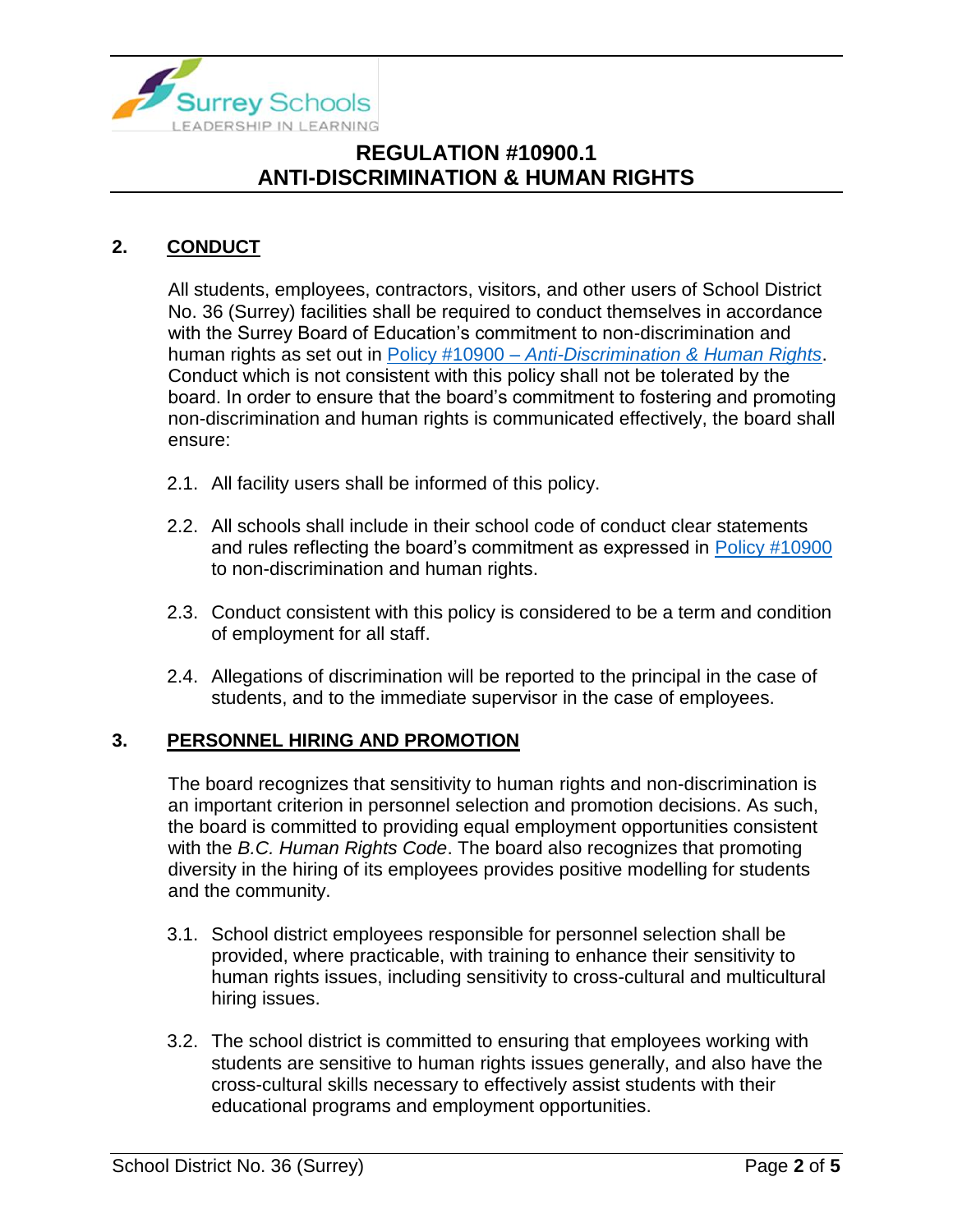

#### **4. CURRICULUM**

The board endorses curricular goals and learning objectives that provide students with the necessary knowledge, skills and attitudes to contribute to a society that is free of discrimination, and which will allow students to deal constructively with intolerance and discrimination that they may encounter in their daily life experiences.

The district is committed to the development and use of instructional materials for use in all appropriate curriculum areas which reflect the history and contributions of minority groups in Canada.

- 4.1. The district shall implement education programs which are directed toward the elimination of racism, homophobia and discrimination in the school district by promoting and encouraging universal recognition of and respect for basic human rights and fundamental freedoms for all.
- 4.2. The district shall support multicultural, anti-racist, anti-homophobic and human rights education infused into curricula.
- 4.3. The district will continue to review new and existing curricula, curriculum materials, and other resources for bias.
- 4.4. The district shall support as appropriate the learning and use of heritage languages in schools.
- 4.5. The district shall provide students with appropriate guidance and career counselling which recognizes the particular needs of diverse community groups.
- 4.6. Teachers are responsible for ensuring that the curriculum materials they use have received appropriate approval, and do not promote discrimination or intolerance contrary to the *B.C. Human Rights Code*.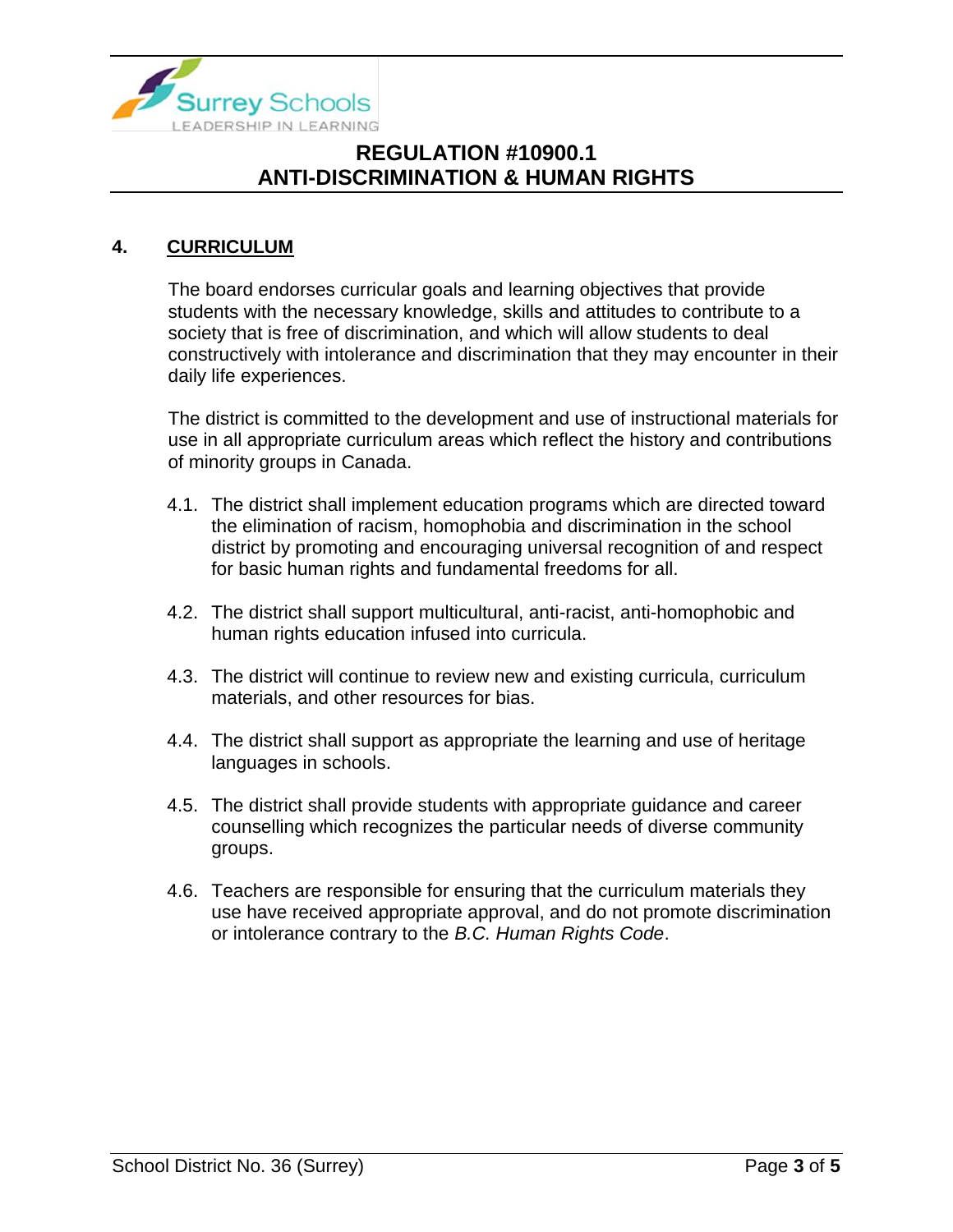

### **5. IN-SERVICE ANTI-DISCRIMINATION & HUMAN RIGHTS**

The district has a continuing goal, the elimination of racism and discrimination through an effective in-service program that promotes attitudinal change. The board and employees need to be challenged to find ways to achieve this goal.

In-service should include both teaching and non-teaching staff. When appropriate, parents and the community should participate.

Where feasible, in-service regarding a specific culture should be provided by a person of that culture.

- 5.1. In-service programs shall include such topics as Multicultural Education Implementation, Anti-Racism, Cross-Cultural Issues, Human Rights, Valuing Diversity and Intervention Strategies.
- 5.2. Newly hired employees should receive in-service on multiculturalism and human rights.

### **6. ASSESSMENT AND PLACEMENT OF STUDENTS**

The board expects that decisions regarding student assessment and placement will be based upon bona fide consideration of a student's educational needs, aptitudes and abilities, and it will not tolerate discrimination in the provision of instructional programs and services contrary to the *B.C. Human Rights Code*.

Students from minority groups require particular consideration with respect to assessment, evaluation, reporting, placement, and communications with parents.

- 6.1. All assessment and placement practices and procedures should be free from ethnocultural bias.
- 6.2. All parents should be made aware of the appeal procedures available to them regarding student assessment and placement decisions.